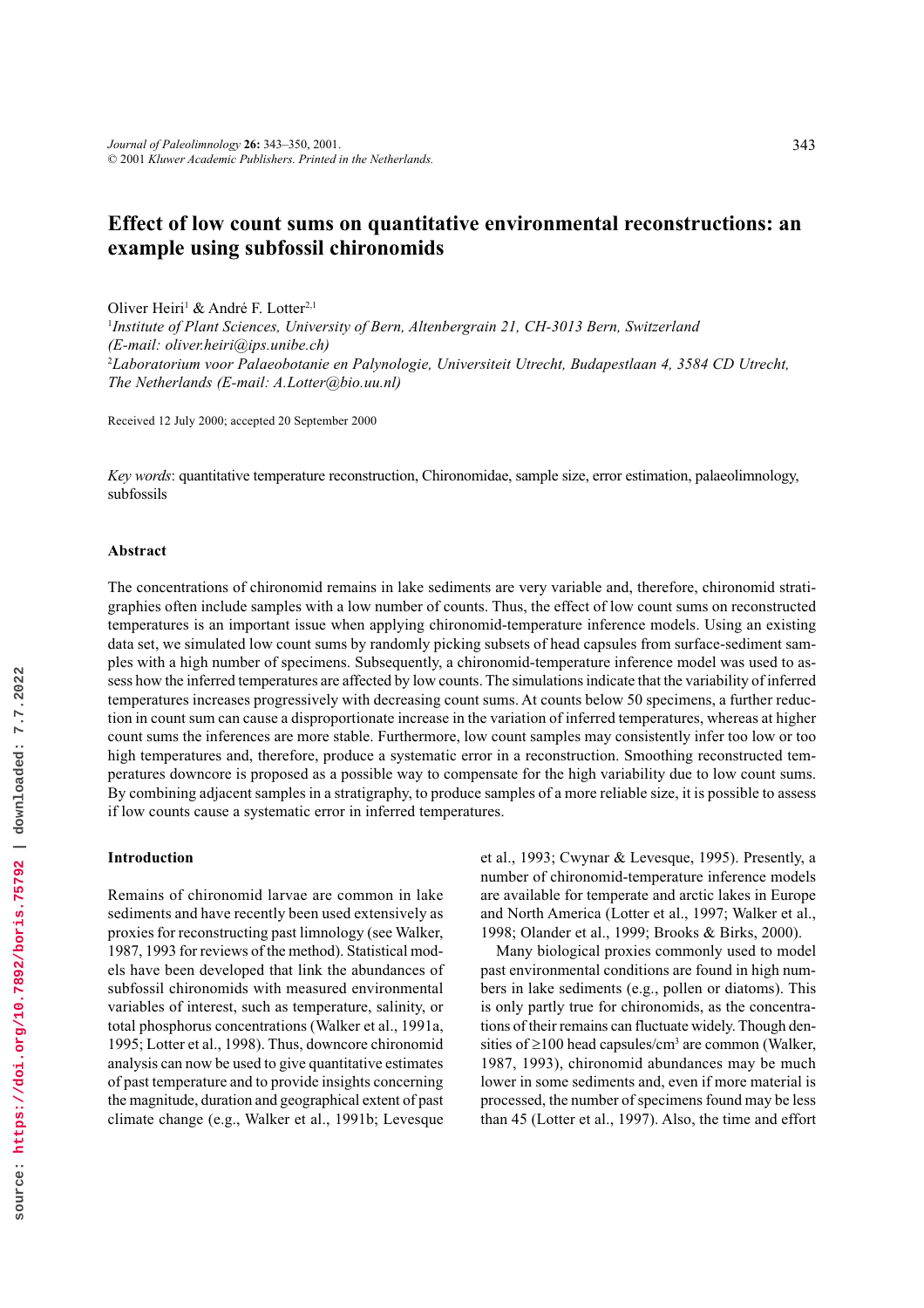spent to isolate the microfossils from sediment is comparatively large in chironomid analysis, as chironomid head capsules must be manually separated from other residual material under a stereomicroscope. Since sites and time windows of special interest to climate reconstruction (e.g., alpine lakes or cold periods such as the Younger Dryas) commonly have very low head capsule concentrations, many authors have used head capsule counts that are well below the minimum numbers recommended for other proxies. Typical 'cut levels' for samples from modern chironomid-temperature training sets are 45–50 (e.g., Lotter et al., 1997; Walker et al., 1998; Olander et al., 1999) and similar minimal sums are recommended for downcore analysis (Hofmann, 1986). Although a number of authors have addressed the effect of count sums on diversity (Rull, 1987; Birks & Line, 1992) or on the reliability of percentage data in a palaeoecological framework (Mosimann, 1965; Maher, 1972), no similar studies are available on how low counts affect quantitative environmental reconstructions.

Intuitively, the reliability of inferred temperatures will decrease with lower count sums: Low head capsule numbers may lead to a disproportionate abundance of rare species in a sample simply due to chance. The contrary may also be true, rare species may be underrepresented and the inferred temperature will then be biased towards the temperature optima of the dominant taxa (see Palmer, 1998, for an example on how the inferred temperature can change with sample size). This is less of a problem in the modern training set used to develop the temperature inference model, as the individual lakes can be tested against the other samples in the calibration set via 'leave one out' cross-validation. Hence, outliers due to low count sums may be identified on the basis of their fit with the model and eliminated from the calibration (e.g., see Lotter et al., 1997). Also, error estimates are produced for the model during calibration (e.g., the root mean square error of prediction; RMSEP; Birks 1995) and the error due to low count sums will be incorporated into these statistics to some extent. For downcore temperature reconstructions the problem is more acute. In the absence of instrumental measurements there is no way of knowing the true temperature value of a given sample. Furthermore, sample-specific error estimates as available for weighted averaging and weighted averaging partial least squares calibration (Birks et al. 1990; Line et al., 1994; S. Juggins, personal communication) assume comparable count sums for the modern training set and the downcore data.

The problem is, therefore, to produce a method of estimating the potential error in the reconstructed temperature due to a low number of individuals in a sample. This information can then be used to set a minimum number of microfossils to be counted such that the error due to low counts is small in relation to the error estimate of the temperature inference model. In this study we present a method of estimating the low count error for a given calibration set by randomly picking subsets of head capsules from samples with a high count sum. The inferred values for these subsets are then compared with the inferred temperature of the original sample and can be used to estimate the variation in reconstructed temperatures due to low head capsule sums. Thus, a threshold for count sums can be set that minimises the effort spent in isolating and identifying subfossil chironomids at a point where a large part of the climatologically relevant information is still gained.

### **Methods**

#### *Lake selection*

An existing chironomid-temperature calibration set from the Swiss Alps containing surface sediment samples from 50 lakes (Lotter et al., 1997) was used for this study. In order to include lakes over the whole environmental gradient of interest and samples of different compositional structure, we split the 50 lakes into three evenly sized groups according to their mean summer air temperature (i.e., into 'warm', 'intermediate' and 'cold' lakes). After eliminating lakes with less than 200 counts we then selected from each group one lake with an exceptionally high and one with an exceptionally low diversity (estimated using Hill's N2 and Shannon's diversity following Hill, 1973 and Legendre & Legendre, 1998). The major biological, physical and chemical characteristics of the six selected lakes are summarised in Table 1 and described in detail in Lotter et al. (1997, 1998) and Müller et al. (1998).

#### *Simulation of low count sums*

Samples with low counts were simulated by randomly drawing a fixed number (count sum) of head capsules from each of the six lakes. The probability of a taxon being drawn was proportional to its abundance in the sample and remained the same no matter how many times a head capsule type had been drawn. The simulation is, therefore, analogous to sampling with replace-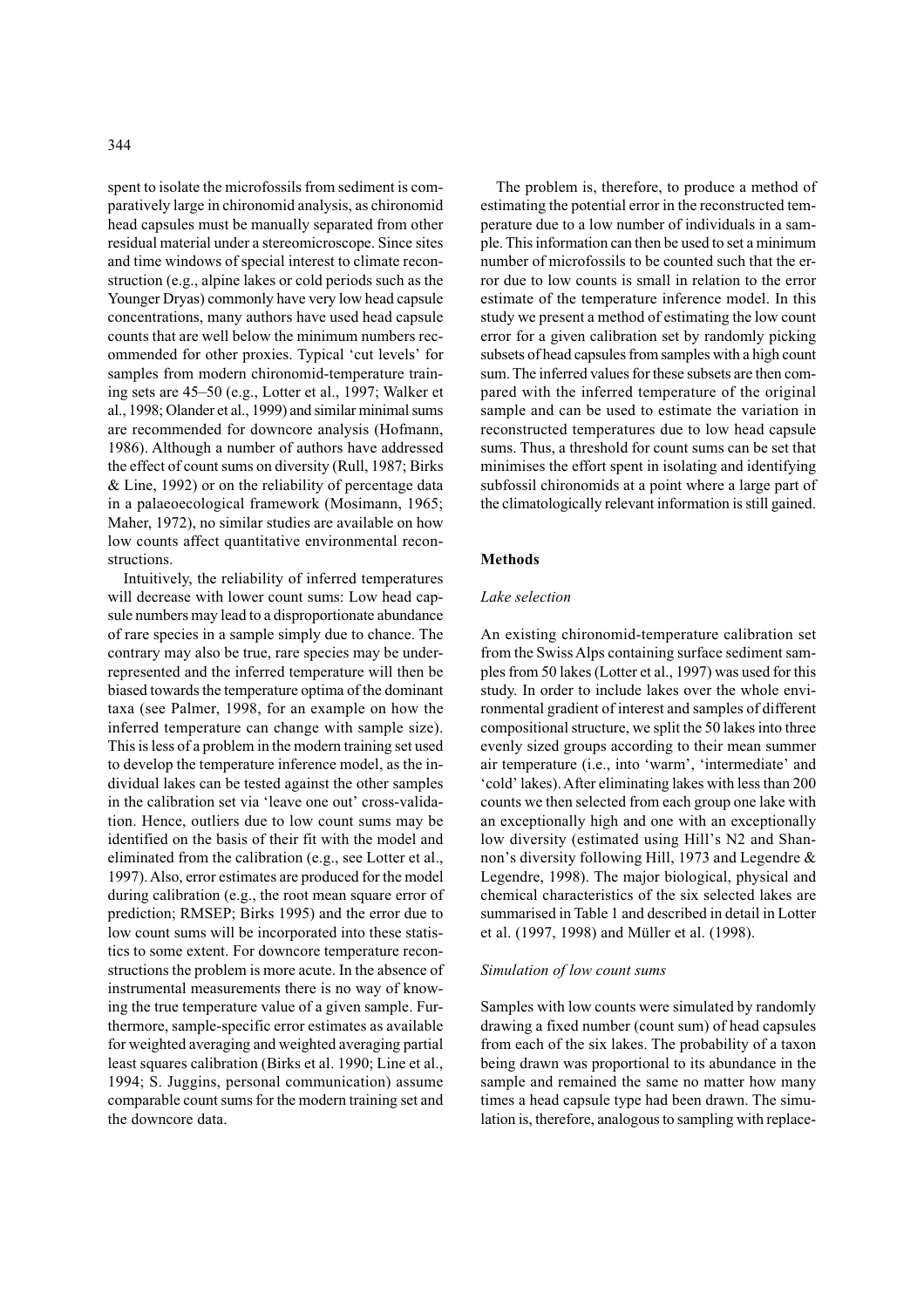|                                             | Le Loclat<br>(LOC) | Burgäschisee<br>(BUR) | Schwendisee<br>(SCW) | Fälensee<br>(FAL) | Engstlensee<br>(ENG) | Lämmerensee<br>(LAM) |
|---------------------------------------------|--------------------|-----------------------|----------------------|-------------------|----------------------|----------------------|
| Elevation (m asl)                           | 432                | 465                   | 1159                 | 1452              | 1850                 | 2296                 |
| Latitude $(N)$                              | 47°01'13''         | 47 ° 10' 10"          | 47 ° 11' 19"         | 47 ° 15' 08"      | 46 ° 46' 27"         | 46 ° 24' 08"         |
| Longitude $(E)$                             | 6°59'52''          | 7°40'09''             | 9°19'55''            | 9°24'59''         | 8°21'32''            | 7°35'13''            |
| Max. depth $(m)$                            | 9.2                | 31.0                  | 9.5                  | 31.0              | 49.0                 | 2.5                  |
| Lake area $(km^2)$                          | 0.05               | 0.19                  | 0.04                 | 0.15              | 0.45                 | 0.07                 |
| Catchment area $(km2)$                      | 0.88               | 4.29                  | 5.06                 | 4.25              | 7.40                 | 1.55                 |
| Mean summer air temperature $({}^{\circ}C)$ | 17.3               | 17.1                  | 12.7                 | 10.9              | 9.0                  | 7.6                  |
| Number of taxa                              | 27                 | 25                    | 27                   | 10                | 21                   | $\overline{4}$       |
| Total number of specimens counted           | 202                | 389                   | 301                  | 501               | 378                  | 717                  |
| Shannon's diversity (H)                     | 1.309              | 1.081                 | 1.294                | 0.656             | 1.100                | 0.440                |

*Table 1*. Major characteristics of the lakes used to simulate low count sums (see Lotter et al., 1997 for more details)

ment, the basis of bootstrapping (Birks et al. 1990). Using this procedure we produced for every lake 100 subsamples each for count sums of 5, 10, 15, 20, 25, 30, 35, 40, 45, 50, 60, 70, 80, 90, 100, 125, 150, 175, and 200 head capsules.

#### *Calibration and temperature inferences*

Using the data set and methods described in Lotter et al. (1997), a chironomid-summer air temperature inference model was calibrated separately for each of the six lakes using two component weighted averagingpartial least squares regression (WA-PLS; ter Braak & Juggins, 1993; ter Braak et al., 1993). Six separate models were necessary, as the lake used for the low count simulation was excluded from the calibration with the remaining 49 lakes providing the model (error statistics of the six models: RMSEP: 1.27–1.41 °C; jackknifed r<sup>2</sup>: 0.84–0.87). Summer air temperatures were inferred for all subsamples, producing a data matrix of 100 inferred temperatures for each of the 19 different count sums for every lake. In addition, the inferred value  $(T_{tot})$  and the sample specific root mean square error of prediction  $(RMSEP_{tot})$  for the original sample with the full count were calculated. Finally, in order to detect any systematic bias in the inferred low count temperatures, we calculated the mean error ( $\rm ME_{i}$ ) of the inferred temperatures of the low count samples in relation to the temperature inferred for the original sample:

$$
ME_i = (1/n) \Sigma (T_{ij} - T_{tot})
$$
 (1)

where  $ME<sub>i</sub>$  is the mean error of a given lake for a count sum of i (ranging from 5–200; see above), n is the number of simulations (100 in our case),  $T_{ii}$  is the inferred temperature for the simulated subsample number j (ranging from 1–100) of the count sum i, and  $T_{tot}$  is the inferred temperature based on the total head capsule number in the original sample.

#### **Results**

The distribution of the inferred temperatures shows a similar trend with decreasing count size for all six lakes (Figure 1). The total range and the interquartile range increase steadily from the maximum simulated count sum of 200 down to about 100 specimens. As the sample size decreases further, both continue to rise but in a more abrupt and irregular way to reach approximately twice their original size at a count sum of 50. Between a sum of 35 and 45 head capsules both statistics start to increase disproportionally, although for some lakes the range of inferred values remains remarkably constant down to a count sum of 20–25 (e.g., ENG, LOC). Both range and interquartile range at a given sample size are of the same order of magnitude for five of the six lakes. LOC, BUR, SCW, FÄL and ENG, for example, yield a total range of  $1.31-1.63$  °C and an interquartile range of 0.36–0.49 °C for a count sum of 100. For LÄM the inferred values are very uniform down to low count sums (e.g., a total range of  $1.27 \degree$ C and interquartile range of  $0.23 \text{ °C}$  for a count of 20). This is not surprising, as LÄM has a very simple sample structure, with only four taxa present in the original sample (Table 1). Also, more than 60% of the chironomids belong to a single taxon (*Tanytarsus* gr. *lugens*), with a second reaching 24% (*Chironomus* gr. *anthracinus*; see Lotter et al., 1997). For FÄL, LÄM, LOC, SCW and ENG, the median of the inferred values is more or less constant for all sample sizes. For BUR, though, a distinct trend towards cooler inferred temperatures is apparent for low count sums.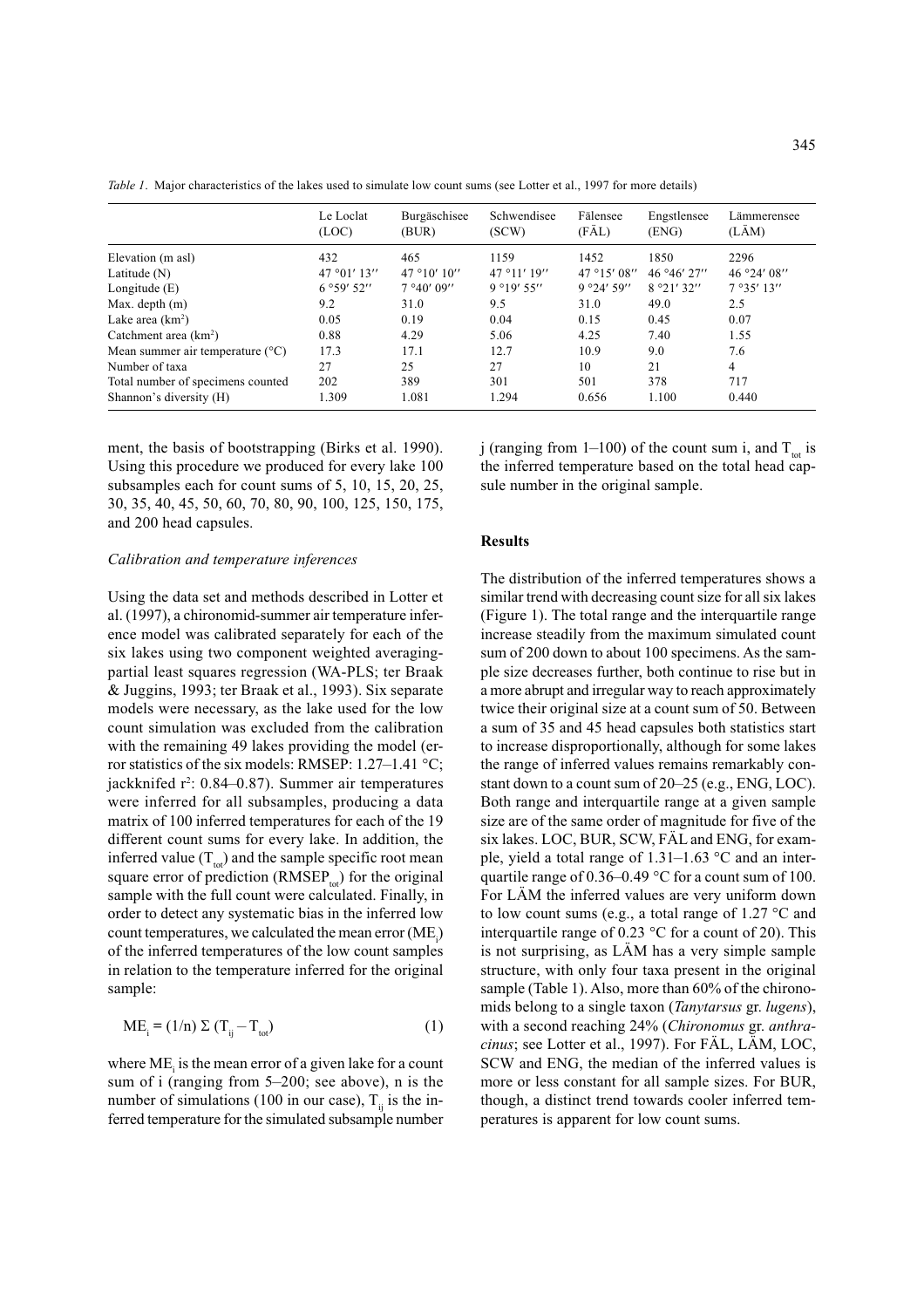

# Count sum (# of head capsules)

*Figure 1*. Inferred temperatures for different count sums simulated for Le Loclat (LOC), Burgäschisee (BUR), Schwendisee (SCW), Fälensee (FÄL), Engstlensee (ENG), and Lämmerensee (LÄM). Each box plot represents the results of 100 simulations for a given count sum (see text for details). The limits of the boxes represent the first and third quartiles, whereas the whiskers encompass all values that are within 1.5 times the interquartile distance from the box. Extreme values beyond the whiskers are indicated by circles. The horizontal line in the box corresponds to the median. The reconstructed temperature  $(T_{tot})$  and the sample specific root mean square error of prediction (RMSEP<sub>tot</sub>) for the original sample are given next to the box plots.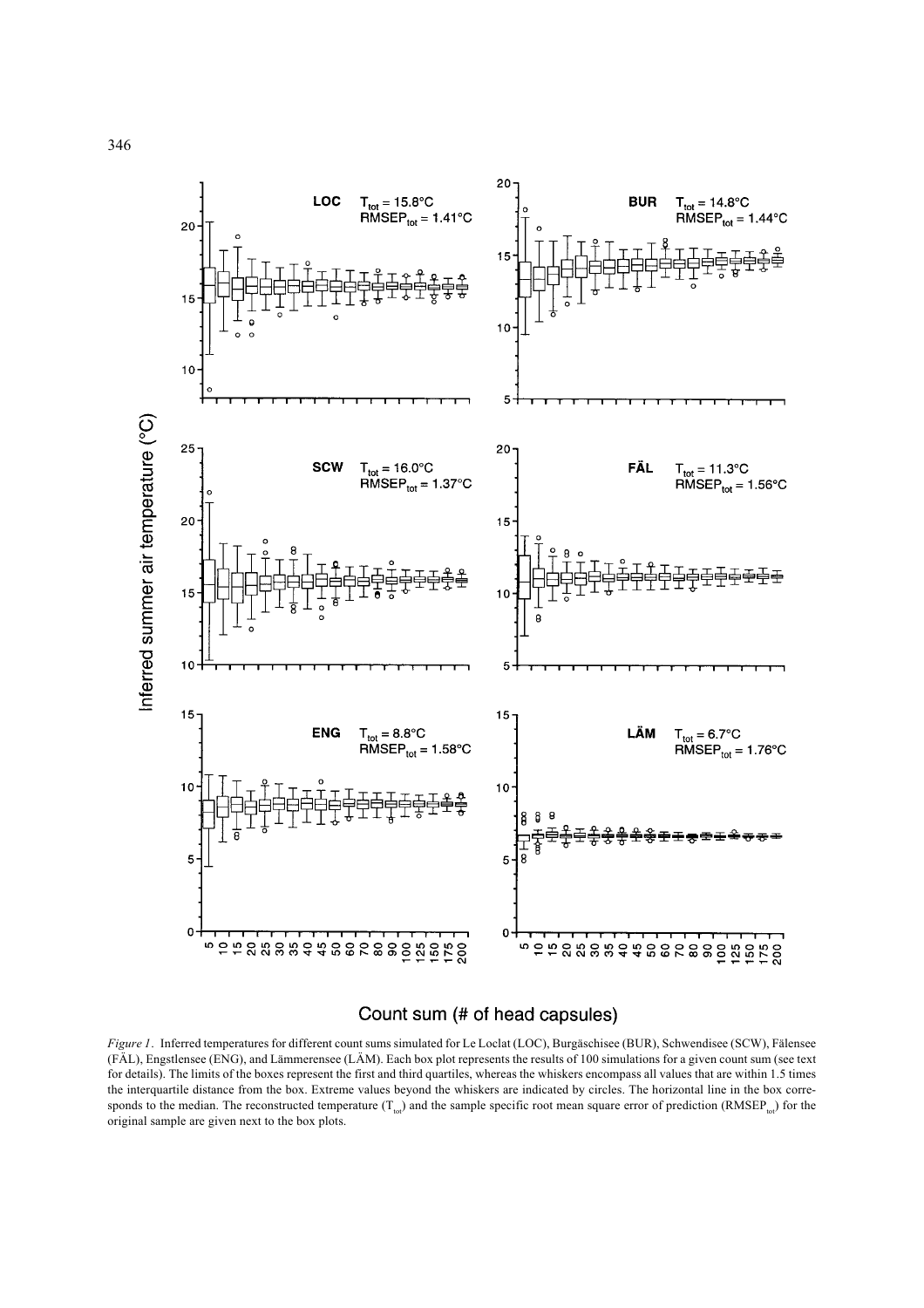In order to compare the variability of the inferred temperatures with the error predicted by the chironomid-temperature calibration model, we calculated the standard deviation of all 100 simulations for a given sample size. One of the error statistics commonly used to assess the performance of calibration models is the root mean square error of prediction (RMSEP) that is calculated from the residuals between the measured and inferred values (see Birks, 1995, 1998). For a large number of samples the RMSEP approximates the standard deviation of the residuals. Here, we compare the standard deviation of the low count simulations with the error predicted by the model. We argue that, as long as the variability of the low count simulations is small in relation to the error of the model, the effect of low counts on the inferred values will be negligible, as any inferred value should only be viewed in light of the prediction error. For counts of 200 head capsules, the standard deviation of the inferred values is well below one fifth of the sample specific RMSEP of the original sample (RMSEP<sub>tot</sub>) for all six lakes (Figure 2). At a count of 100, the size of all standard deviations was still below 25% and at 50 head capsules, below 40% of the RMSEP<sub>tot</sub>. For head capsule count sums below 50 the ratio increases further, although at a different rate for each lake. For example, for SCW the standard deviation is half the RMSEP<sub>tot</sub> at a count of 45 individuals, whereas for FÄL this threshold was only reached at 15 head capsules or less. Again, LÄM shows the smallest variability of inferred values with the standard deviation barely exceeding  $40\%$  of the RMSEP<sub>tot</sub>, even for the lowest count of 5 head capsules.

Finally, we calculated the mean error of the inferred values for each lake and count sum (ME<sub>;</sub>; Figure 3). We assume that if the low head capsule counts give lower or higher inferred temperatures than samples with a higher count (i.e., they produce a systematic bias) this should be apparent in a high negative or positive  $ME$ <sub>i</sub>, irrespective of the variability of the results. The mean error is negligible for LOC and LÄM even for very low head capsule counts. ENG, FÄL, and SCW all have a tendency to infer cooler temperatures from low count samples, although even at a count sum of 30 specimens the mean inferred temperature is at most 0.26 °C colder than the inferred value of the original sample  $(T_{\ldots})$ . On the other hand, BUR shows high absolute values of ME. at count sums as high as 50 head capsules  $(0.5 \degree C)$  and samples of five and ten specimens have inferred temperatures that are more than 1.3 °C colder than the temperature inferred from the original count.



*Figure 2*. Standard deviation of inferred temperatures (SD) for different count sums in relation to the sample specific root mean square error of prediction of the original sample  $(RMSEP_{tot})$ . Each of the six lakes is represented by a separate line (the dotted line indicates LÄM with an exceptionally low SD). The y-axis values are given as standard deviation of the inferred temperatures, divided by the root mean square error of prediction.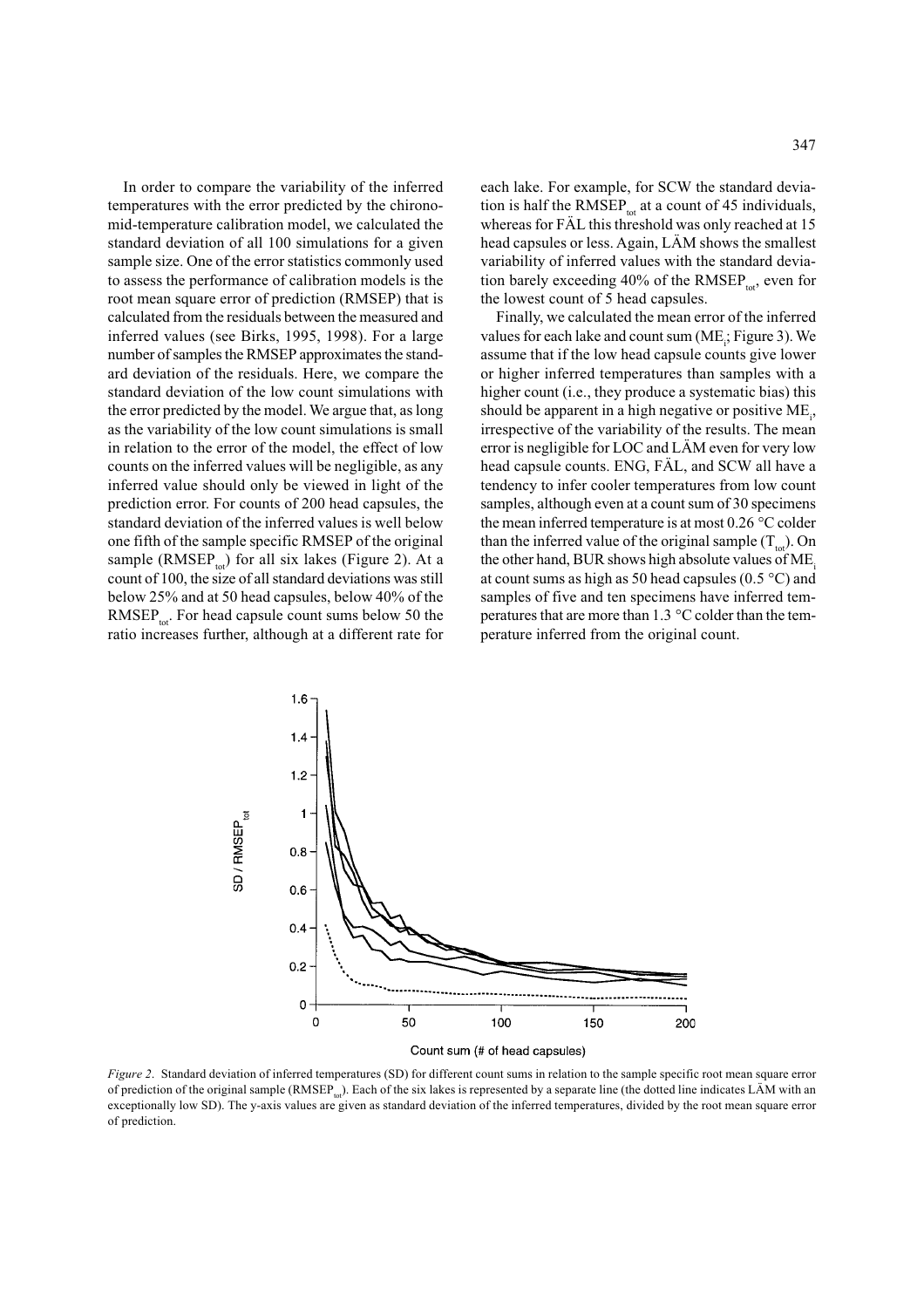

*Figure 3*. Mean error (ME<sub>i</sub>) of inferred temperatures for the low count simulations (see text for details). Each of the six lakes is represented by a separate line (the dashed line indicates BUR with an exceptionally large absolute  $ME$ <sub>i</sub>).

### **Conclusions**

Even though only a limited number of lakes are used for this low-count simulation and the results presented here depend strongly on the data set we used, they still provide a number of insights into the way low counts can affect quantitative temperature reconstructions:

(1) Count sums of 45–50 head capsules are commonly used as a minimum count size for chironomid analysis (Hofmann, 1986). At this sample size the inferred temperature values from the low count simulations are still remarkably constant. Also, the total range and interquartile range are of a similar size as at count sums of 60–80 head capsules. This suggests that no significant increase in the reliability of the results can be obtained except by drastically increasing the minimum count sum (i.e., to about 100 or 150). For a count of 45 the standard deviation of inferred temperatures compared to the prediction error of the inference model is below 50% of the RMSEP<sub>tot</sub> in all lakes. As single inferred temperatures should generally not be taken at face value in chironomid-based temperature reconstructions and interpretation of downcore trends is usually accomplished with a robust smoothing function (e.g., Birks, 1998; Brooks & Birks, 2000), we do not consider this variability to be a major cause for concern in downcore temperature reconstructions.

- (2) For five of the six lakes the mean bias at a cut level of 45–50 head capsules is small (absolute value  $< 0.25$  °C). Nevertheless, the results for one lake (BUR) suggest that a serious systematic error may occur when reconstructing temperatures from samples with low counts. Using 45–50 specimens, the mean error of the BUR simulations is almost 0.5 °C and at 20 head capsules, for instance, it increases further to 0.7 °C. Therefore, temperature signals inferred from low counts only should be treated with caution. A possible way to detect if temperature extremes are due to low count sums is to combine adjacent samples to give a more reliable count size. Any systematic bias will then become apparent in the difference between inferred temperatures of the amalgamated and the low count samples.
- (3) The results presented here are strongly dependent on the temperature inference model and on the data set used for the low count simulations. Care should therefore be taken when extrapolating our results to other geographic regions or to chironomid-temperature inference models with a different taxonomic resolution. A minimum count of 45 seems adequate for the model we used provided that single extreme temperatures are not over-interpreted and samples are tested for the possibility of a sys-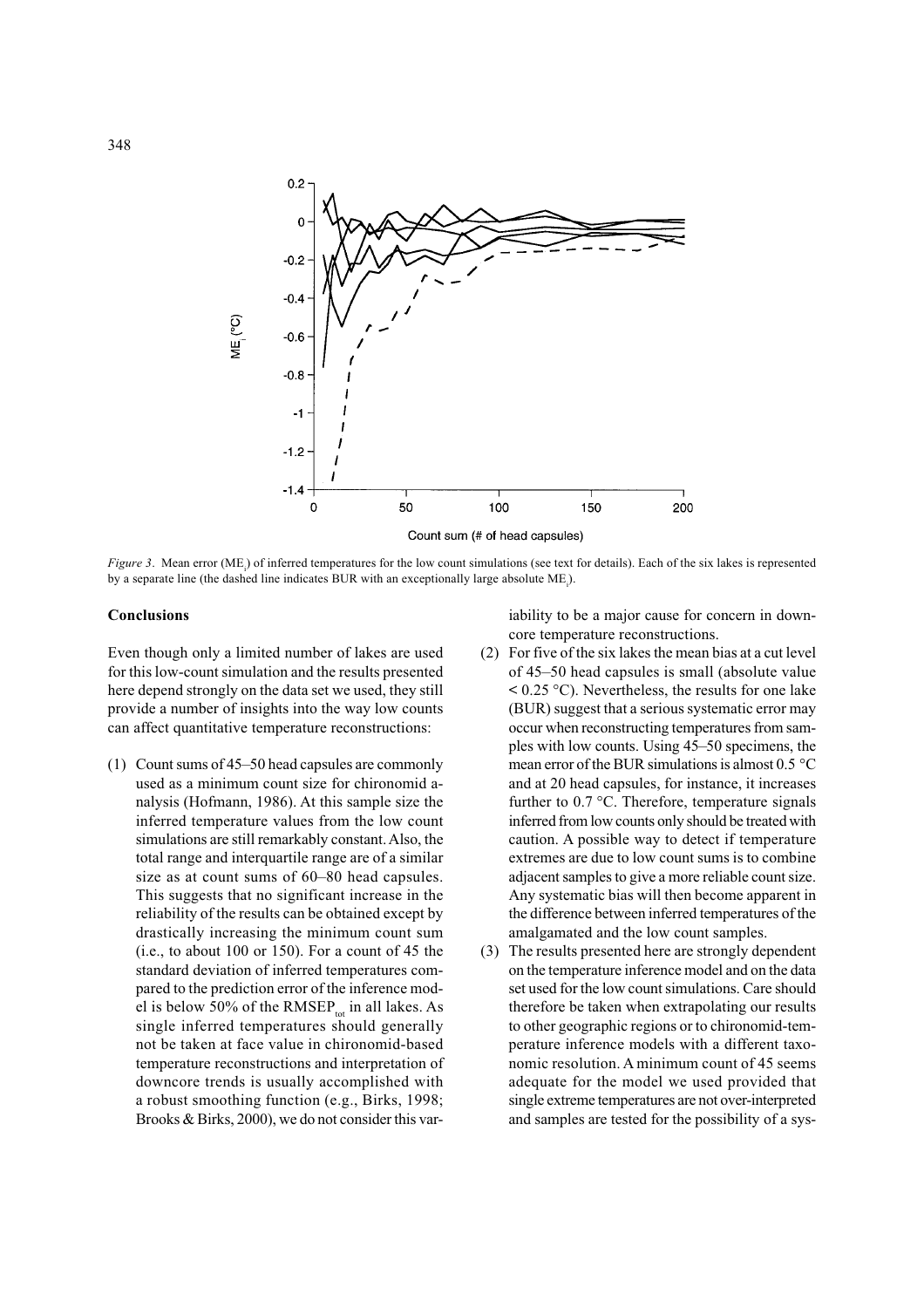tematic bias (see point 2 above). The simulation method used in this study provides a simple means of estimating the effect of low head capsule counts on the accuracy of quantitative temperature inference models. For analysts relying heavily on low head capsule sums in their interpretation, it is important to assess the effect of low counts on their temperature reconstructions. As described here, this can be done by using a number of lakes from the surface-sediment calibration data set to produce subsamples of lower count sums. Alternatively, samples from the same core material with larger count sums and a similar composition as the lowcount samples of interest can be used for the low count simulations. Finally, the simplest way of obtaining a more reliable count sum is still by processing more material or, if samples are taken contiguously, by pooling adjacent samples prior to temperature reconstruction.

#### **Acknowledgements**

We thank H.J.B. Birks and S. Juggins for discussions on the use of inference models and H.J.B. Birks, I.R. Walker and an anonymous reviewer for helpful comments on the manuscript. Funding was provided by the Swiss Federal Office of Education and Science (Grant No. 97.0117) within the framework of the European Union Environment and Climate project CHILL-10,000 (Climate history as recorded by ecologically sensitive arctic and alpine lakes during the last 10,000 years: a multi-proxy approach; Contract No. ENV4-CT97- 0642) and by the Swiss National Science Foundation within the framework of Priority Programme Environment (project 5001-044600). This is CHILL-10,000 contribution No 28.

#### **References**

- Birks, H. J. B., 1995. Quantitative palaeoenvironmental reconstructions. In Maddy, D. & Brew, J. S. (eds), Statistical Modelling of Quaternary Science Data. Technical Guide 5. Quaternary Research Association, Cambridge, 161–254.
- Birks, H. J. B., 1998. Numerical tools in palaeolimnology progress, potentialities, and problems. J. Paleolim. 20: 307–332.
- Birks, H. J. B. & J. M. Line, 1992. The use of rarefaction analysis for estimating palynological richness from Quaternary pollenanalytical data. Holocene 2: 1–10.
- Birks, H. J. B., J. M. Line, S. Juggins, A. C. Stevenson & C. J. F. ter Braak, 1990. Diatoms and pH reconstruction. Phil. Trans. R. Soc. Lond. B 327: 263–278.
- Brooks, S. J. & H. J. B. Birks, 2000. Chironomid-inferred late-glacial and early-Holocene mean July air temperatures for Krakenes Lake, western Norway. J. Paleolim. 23: 77–89.
- Cwynar, L. C. & A. J. Levesque, 1995. Chironomid evidence for lateglacial climatic reversals in Maine. Quat. Res. 43: 405–413.
- Hill, M. O., 1973. Diversity and evenness: a unifying notation and its consequences. Ecology 54: 427–432.
- Hofmann, W., 1986. Chironomid analysis. In Berglund, B. E. (ed.), Handbook of Palaeoecology and Palaeohydrology. John Wiley and Sons, Chichester, 715–727.
- Legendre, P. & L. Legendre, 1998. Numerical Ecology. Developments in Environmental Modelling 20. Elsevier, Amsterdam, 853 pp.
- Levesque, A. J., F. E. Mayle, I. R. Walker & L. C. Cwynar, 1993. A previously unrecognized late-glacial cold event in eastern North America. Nature 361: 623–626.
- Line, J. M., C. J. F. ter Braak & H. J. B. Birks, 1994. WACALIB version 3.3 – a computer program to reconstruct environmental variables from fossil assemblages by weighted averaging and to derive sample-specific errors of prediction. J. Paleolim. 10: 147–152.
- Lotter, A. F., H. J. B. Birks, W. Hofmann & A. Marchetto, 1997. Modern diatom, cladocera, chironomid, and chrysophyte cyst assemblages as quantitative indicators for the reconstruction of past environmental conditions in the Alps. I. Climate. J. Paleolim. 18: 395–420.
- Lotter, A. F., H. J. B. Birks, W. Hofmann & A. Marchetto, 1998. Modern diatom, cladocera, chironomid, and chrysophyte cyst assemblages as quantitative indicators for the reconstruction of past environmental conditions in the Alps. II. Nutrients. J. Paleolim. 19: 443–463.
- Maher, L. J., Jr., 1972. Nomograms for computing 0.95 confidence limits of pollen data. Rev. Palaeobot. Palynol. 13: 85–93.
- Mosimann, J. E., 1965. Statistical methods for the pollen analyst: multinomial and negative nomial techniques. In Kummel, B. & Raup, D. (eds), Handbook of Paleontological Techniques. Freeman, San Francisco, 636–673.
- Müller, B., A. F. Lotter, M. Sturm & A. Ammann, 1998. Influence of catchment quality and altitude on the water and sediment composition of 68 small lakes in Central Europe. Aquat. Sci. 60: 316–337.
- Olander, H., H. J. B. Birks, A. Korhola & T. Blom, 1999. An expanded calibration model for inferring lakewater and air temperatures from fossil chironomid assemblages in northern Fennoscandia. Holocene 9: 279–294.
- Palmer, S. L., 1998. Subfossil chironomids (Insecta: Diptera) and climatic change at high elevation lakes in the Engelmann sprucesubalpine fir zone in Southwestern British Columbia. M.Sc. Thesis, University of British Columbia, Vancouver, 105 pp.
- Rull, V., 1987. A note on pollen counting in palaeoecology. Pollen et Spores 29: 471–480.
- ter Braak, C. J. F. & S. Juggins, 1993. Weighted averaging partial least squares regression (WA-PLS): an improved method for reconstructing environmental variables from species assemblages. Hydrobiologia 269/270: 485–502.
- ter Braak, C. J. F., S. Juggins, H. J. B. Birks & H. van der Voet, 1993. Weighted averaging partial least squares regression (WA-PLS): definition and comparison with other methods for species-environment calibration. In Patil, G. P. & Rao, C. R. (eds), Multivariate Environmental Statistics. Elsevier Science Publishers, Amsterdam, 525–560.